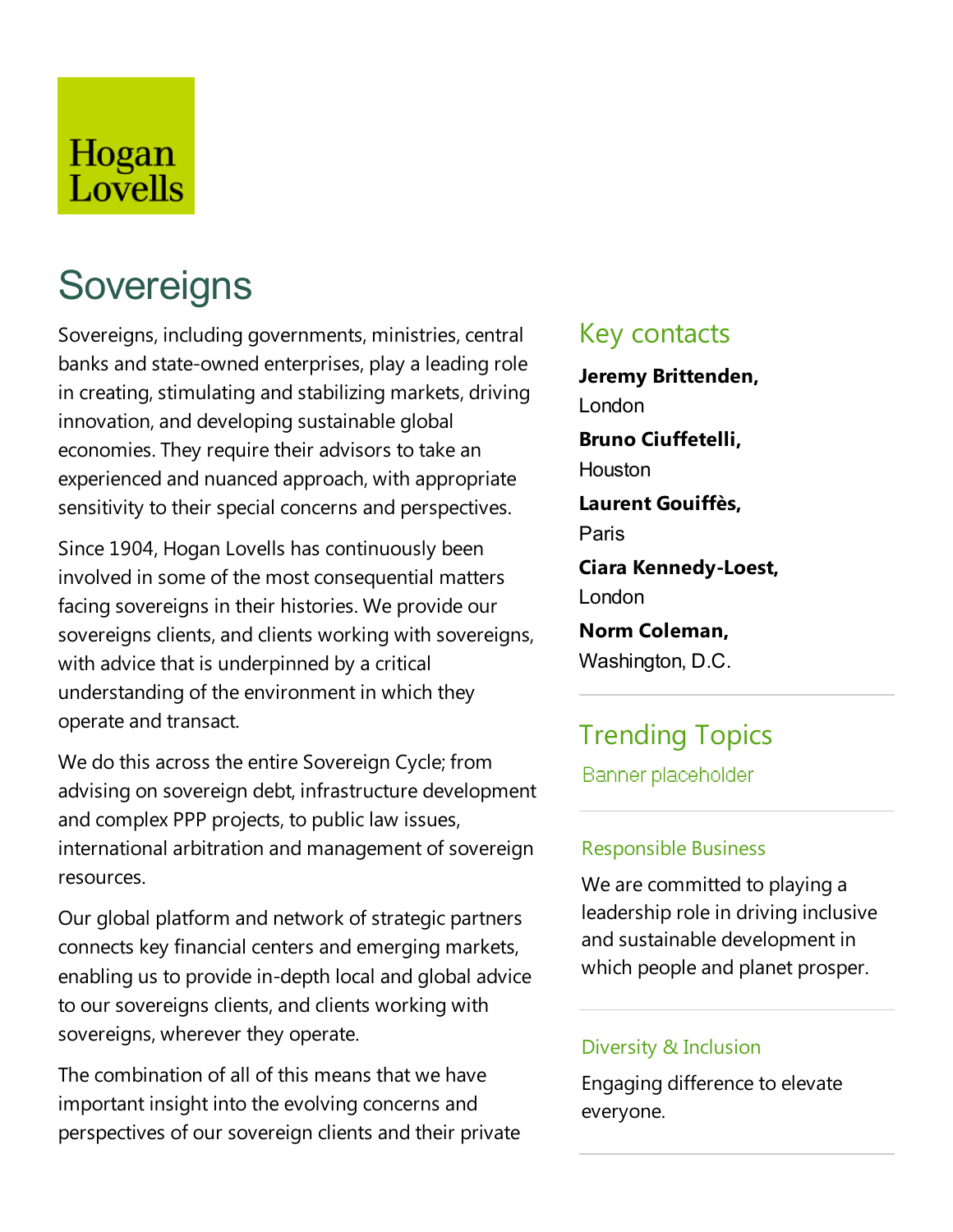sector partners, and we bring this to bear in every interaction we have in order to achieve successful outcomes. It's part of our DNA.

### Representative experience

California PublicEmployees' Retirement System on its acquisition of interest in the Indiana Toll Road.

Government of Croatia regarding the privatization of INA oil industry.

The Republic of Ecuador in one of the first-ever tests of "collective class action clauses," helping the country restructure US\$17.4bn of its international bonds, its bilateral debt, and its derivatives.

The Bank of Ghana and the government of Ghana in relation to a project to reduce their domestic debt burden by converting short team treasury bills into medium term or long term debt.

IFC and the city of Belgrade in connection with a PPP project to transform the city's existing waste management practices.

The Shah Deniz Consortium (BP, SOCAR, Statoil, Total, and three minority parties) on the US\$45bn Shah Deniz Phase 2 Gas Project.

Middle Eastern sovereign wealth fund on its solar energy joint venture.

Asian sovereign wealth fund in connection with the purchase of a US\$100m pool of infrastructure fund interests.

The Met Office on the £1.2bn supercomputer project. The new supercomputer is designed to help improve forecasting of the Earth's atmosphere, making it more accurate, timely, and localized.

The Singapore Sports Council in connection with its US\$1.8bn Singapore Sports Hub project, the world's largest sports infrastructure PPP project, and the subsequent refinancing.

### Areas of focus

Business Integrity and Sustainable Development

Sustainable Finance & Investment

State Aid and Subsidy Control

### Related practices

Business Integrity Climate Change Strategic Communications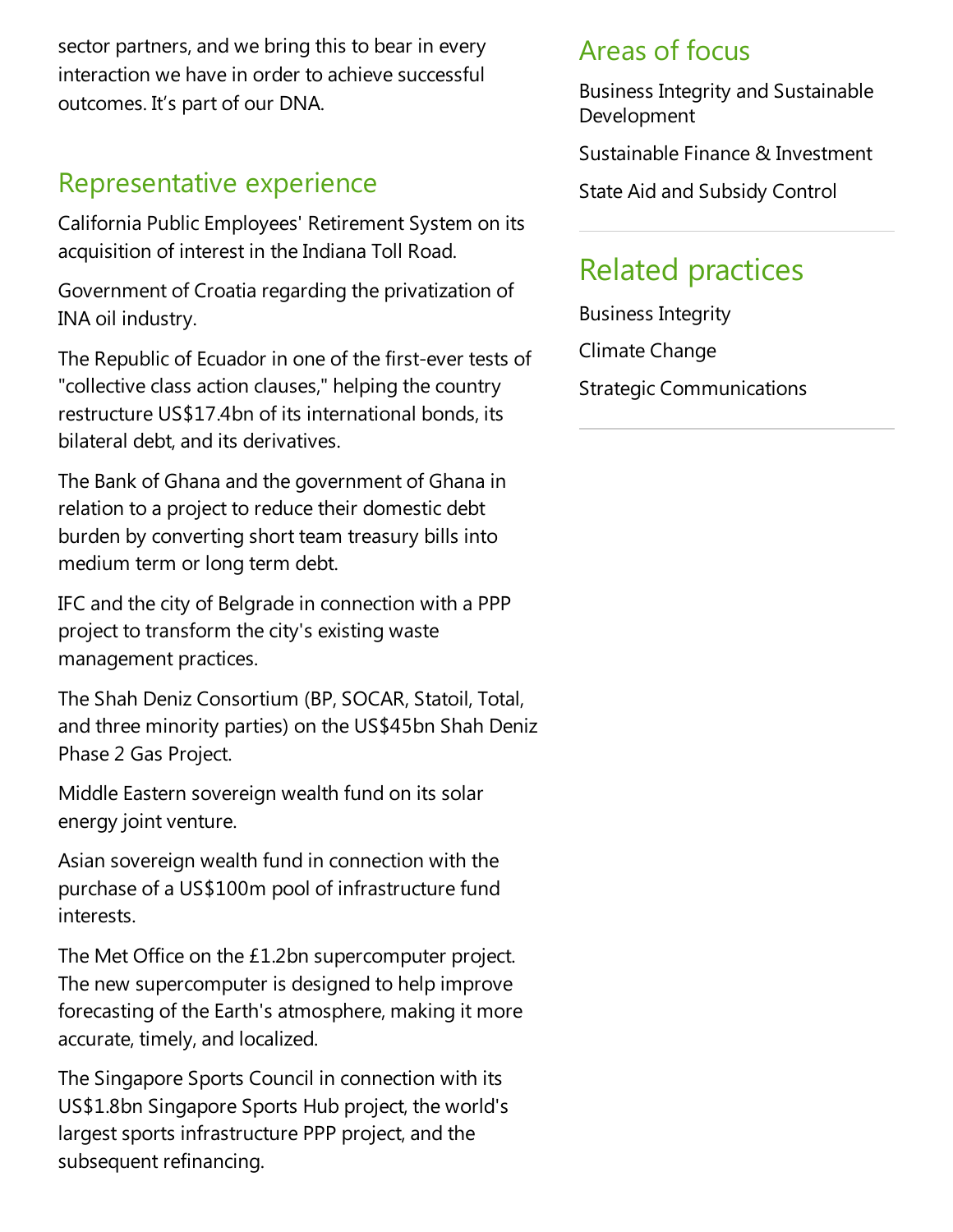The Slovak Republic, against Achmea in the CJEU, achieving alandmark judgement on investor-state arbitration clauses.

Both governments and private sector clients in several WTO disputes, including with respect to the GATT and the TRIPS.

The largest bank in Ukraine (now state-owned) against its former shareholders, including obtaining a US\$2.6bn freezing order against all the defendants.

The UK government on regulatory and legal advice on the negotiations of the UK-Australia and UK-New Zealand free trade agreements.

The government of Vietnam in an investment treaty arbitration brought by a French company under the Bilateral Investment Treaty between Vietnam and France.

Libyan state institutions on a range of international issues since the 2011 revolution, including engagement with UK, EU, and U.S. policymakers and legislators.

### Awards and rankings

- **Band 1, Dispute Resolution, Chambers Global, 2022**
- **Band 1, Infrastructure (PFI/PPP), Chambers UK, 2022**
- $\blacksquare$  Tier 1, Projects, energy and natural resources -Infrastructure, Legal 500 UK, 2022
- **Band 1, Asset Tracing and Recovery (Law Firms),** Chambers Global, 2022
- Tier 1, Parliamentary and Public Law, Legal 500 UK, 2022
- Tier 1, Administrative and Public Law, Legal 500 UK, 2022
- Tier 1, EU Regulatory, Legal 500 EMEA, 2022
- International Trade Practice Group of the Year, Law360, 2022
- Band 1, International Trade: Trade Remedies and Trade Policy, Chambers USA, 2022